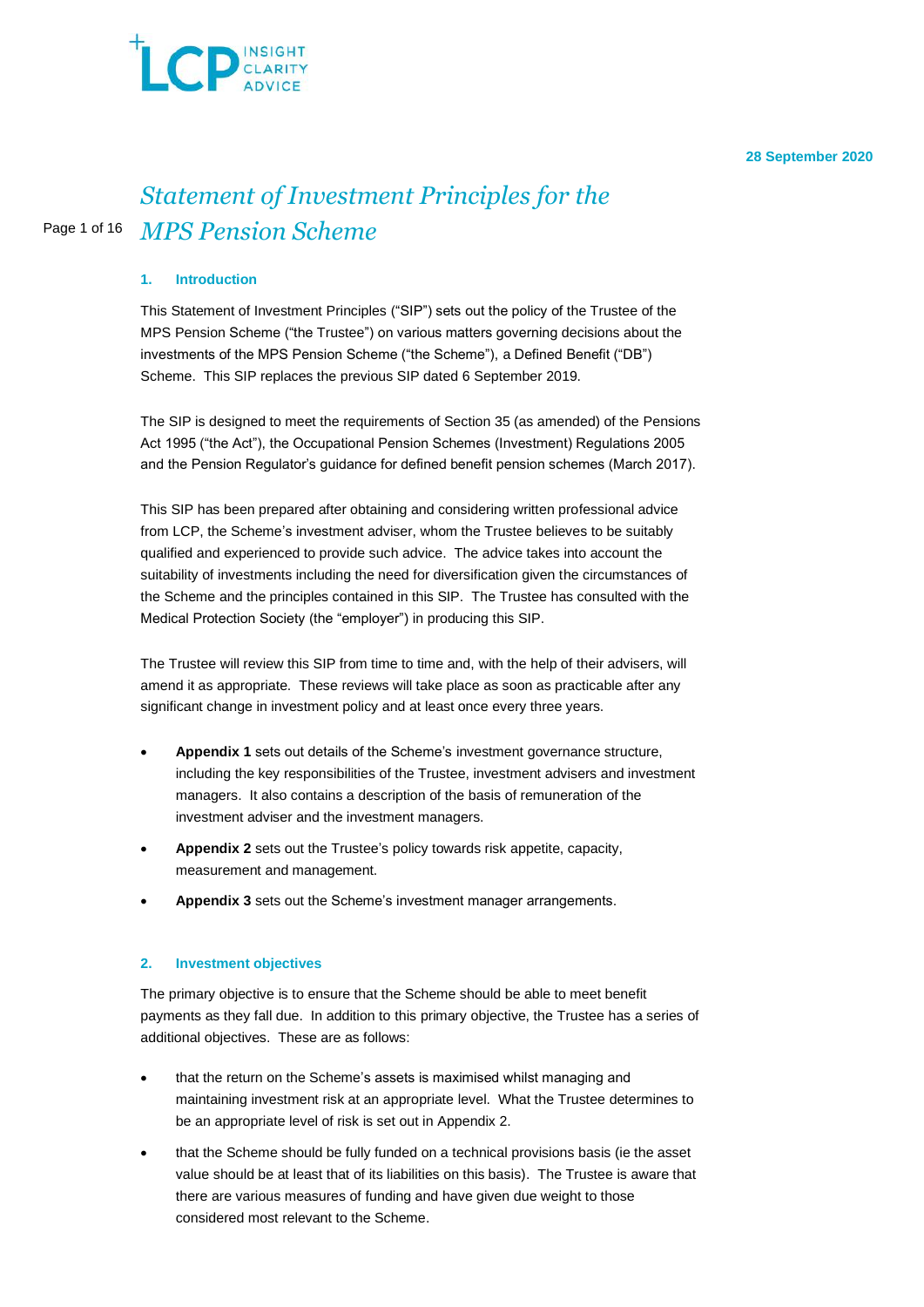

Page 2 of 16

## **3. Investment strategy**

The Trustee, with the help of their advisers and in consultation with the employer, reviewed the investment strategy in November 2017 taking into account the objectives described in Section 2 above.

The result of the review was that the Trustee agreed that the investment strategy of the Scheme should be gradually de-risked towards the risk reducing strategic allocation shown below, by the end of 2019. This strategy was implemented by the Trustee over three derisking stages carried out in Q1 2018, Q4 2018 and Q4 2019.

| <b>Asset class</b>       | <b>Strategic allocation</b> |
|--------------------------|-----------------------------|
| Equities                 | 16%                         |
| Diversified growth funds | 16%                         |
| Absolute return bonds    | 36%                         |
| LDI and cash             | 32%                         |
| Total                    | 100%                        |

Deviations from this allocation are valid and indeed to be expected. This is in part due to the way that the LDI portfolio is considered to provide a desired approximate level of hedging of interest rate and inflation risks and so a fixed percentage allocation is not an appropriate means by which to summarise this allocation. In addition, the need to have liquidity to respond to potential collateral requirements for the LDI portfolio will also cause deviations from the above allocations over time.

The Trustee expects the LDI portfolio to hedge around 90% of interest rate risk and inflation risk measured on a technical provisions basis.

There is no formal rebalancing policy. The Trustee monitors the asset allocation from time to time. If material deviations from the strategic allocation occur the Trustee will consider with their advisers whether it is appropriate to rebalance the assets taking into account factors such as market conditions, anticipated future cash flows and the Scheme's target interest rate and inflation hedging ratios.

#### **4. Considerations in setting the investment arrangements**

When deciding how to invest the Scheme's assets, the Trustee considers a number of risks, including, but not limited to, those set out in Appendix 2. Some of these risks are more quantifiable than others, but the Trustee has tried to allow for the relative importance and magnitude of each risk.

The Trustee considered a wide range of asset classes for investment, taking account of the expected returns and key individual risks associated with those asset classes as well as how these risks can be mitigated where appropriate. The key assumptions (as at 30 September 2017) for expected returns above gilts are as follows: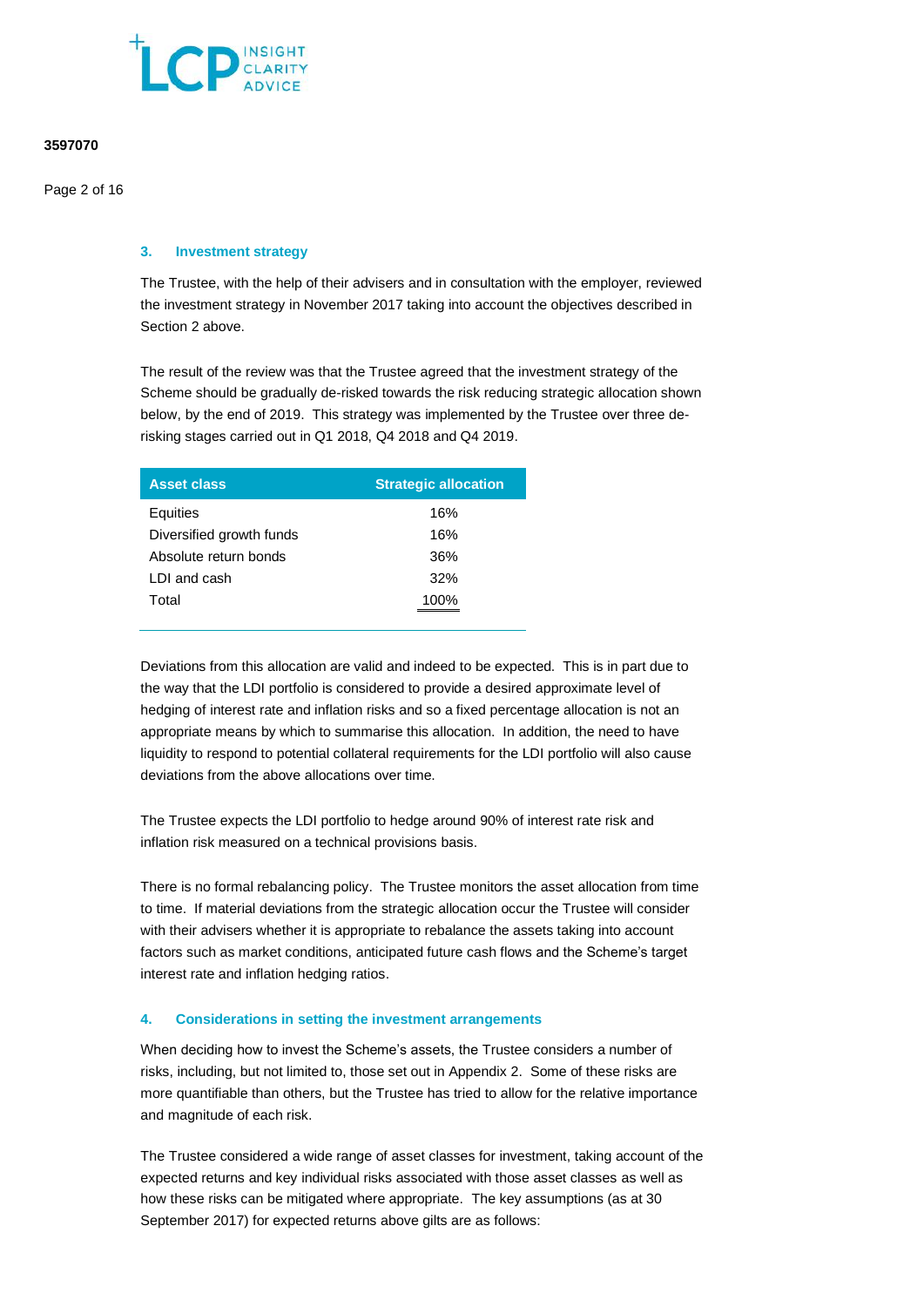

| Page 3 of 16 • | average long-term return on equities:              | 5.0% |
|----------------|----------------------------------------------------|------|
|                | average long-term return on diversified growth:    | 3.0% |
|                | average long-term return on absolute return bonds: | 1.5% |
|                | average long-term return on dynamic LDI:           | 1.0% |

In setting the strategy the Trustee took into account:

- the Scheme's investment objectives, including the target return required to meet the Trustee's investment objectives;
- the Scheme's cash flow requirements in order to meet benefit payments in the near to medium term;
- the best interests of members and beneficiaries;
- the circumstances of the Scheme, including the profile of the benefit cash flows (and the ability to meet these in the near to medium term), the funding level, and the strength of the employer covenant;
- the risks, rewards and suitability of a number of possible asset classes and investment strategies and whether the return expected for taking any given investment risk is considered sufficient given the risk being taken;
- the need for appropriate diversification between different asset classes to ensure that both the Scheme's overall level of investment risk and the balance of individual asset risks are appropriate; and
- the Trustee's investment beliefs about how investment markets work and which factors are most likely to impact investment outcomes.

# **5. Implementation of the investment arrangements**

Before investing in any manner, the Trustee obtains and considers proper written advice from their investment adviser on the question of whether the investment is satisfactory, having regard to the need for suitable and appropriately diversified investments.

Details of the investment managers are set out in Appendix 3.

The Trustee has signed agreements with the investment managers, setting out in detail the terms on which the portfolios are to be managed. The investment managers' primary role is the day-to-day investment management of the Scheme's investments. The managers are authorised under the Financial Services and Markets Act 2000 (as amended) to carry out such activities.

The Trustee and investment managers to whom discretion has been delegated exercise their powers to giving effect to the principles in this Statement of Investment Principles, so far as is reasonably practicable.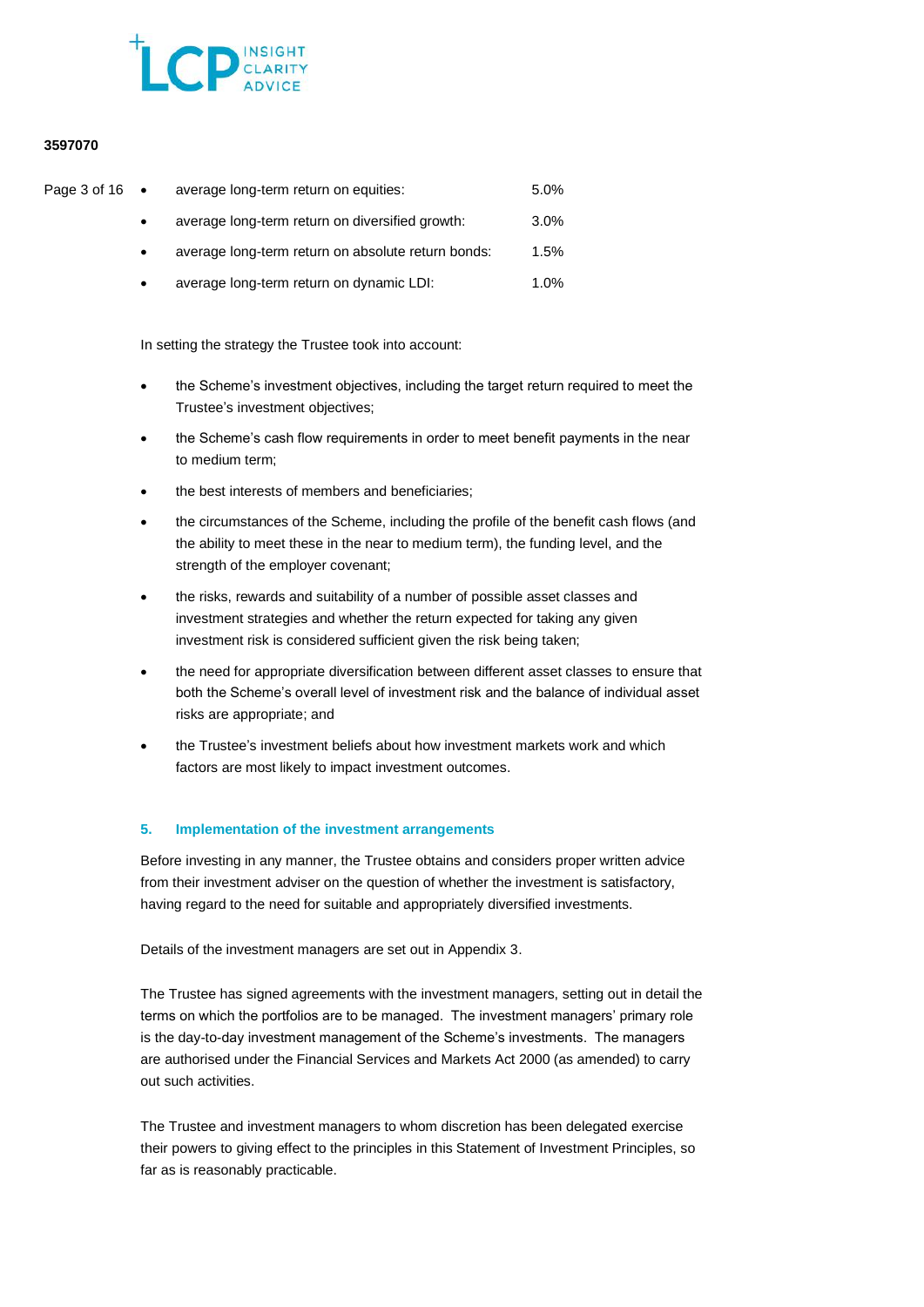

Page 4 of 16 The Trustee has limited influence over managers' investment practices where the Scheme's assets are held in pooled funds, but they encourage their managers to improve their practices where appropriate. The Trustee instructs Ruffer, which manages a segregated diversified growth portfolio for the Scheme, to tailor its investment practices such that they align with the Scheme's investment strategy and objectives.

> The Trustee's view is that the fees paid to the investment managers, and the possibility of their mandate being terminated, ensure they are incentivised to provide a high quality service that meets the stated objectives, guidelines and restrictions of the fund. However, in practice managers cannot fully align their strategy and decisions to the (potentially conflicting) policies of all their pooled fund investors in relation to strategy, long-term performance of debt/equity issuers, engagement and portfolio turnover.

It is the Trustee's responsibility to ensure that the managers' investment approaches are consistent with its policies before any new appointment, and to monitor and to consider terminating any existing arrangements that appear to be investing contrary to those policies. The Trustee expects investment managers, where appropriate, to make decisions based on assessments of the longer term financial and non-financial performance of debt/equity issuers, and to engage with issuers to improve their performance. It assesses this when selecting and monitoring managers.

The Trustee evaluates investment manager performance by considering performance over both shorter and longer-term periods as available. The duration of a manager's appointment will depend on strategic considerations and the outlook for future performance. Generally, the Trustee would be unlikely to terminate a mandate on shortterm performance grounds alone.

The Trustee's policy is to evaluate each of its investment managers by reference to the manager's individual performance as well the role it plays in helping the Scheme meet its overall long-term objectives, taking account of risk, the need for diversification and liquidity. Each manager's remuneration, and the value for money it provides, is assessed in light of these considerations.

The Trustee recognises that portfolio turnover and associated transaction costs are a necessary part of investment management and that the impact of portfolio turnover costs is reflected in performance figures provided by the investment managers. The Trustee expects its investment consultant to incorporate portfolio turnover and resulting transaction costs as appropriate in its advice on the Scheme's investment mandates.

# **6. Realisation of investments**

The investment managers have discretion over the timing of realisation of investments of the Scheme within the portfolios that they manage, and in considerations relating to the liquidity of investments.

When appropriate, the Trustee, on the administrators' recommendation, decides on the amount of cash required for benefit payments and other outgoings and inform the investment managers of any liquidity requirements. The Trustee's preference is for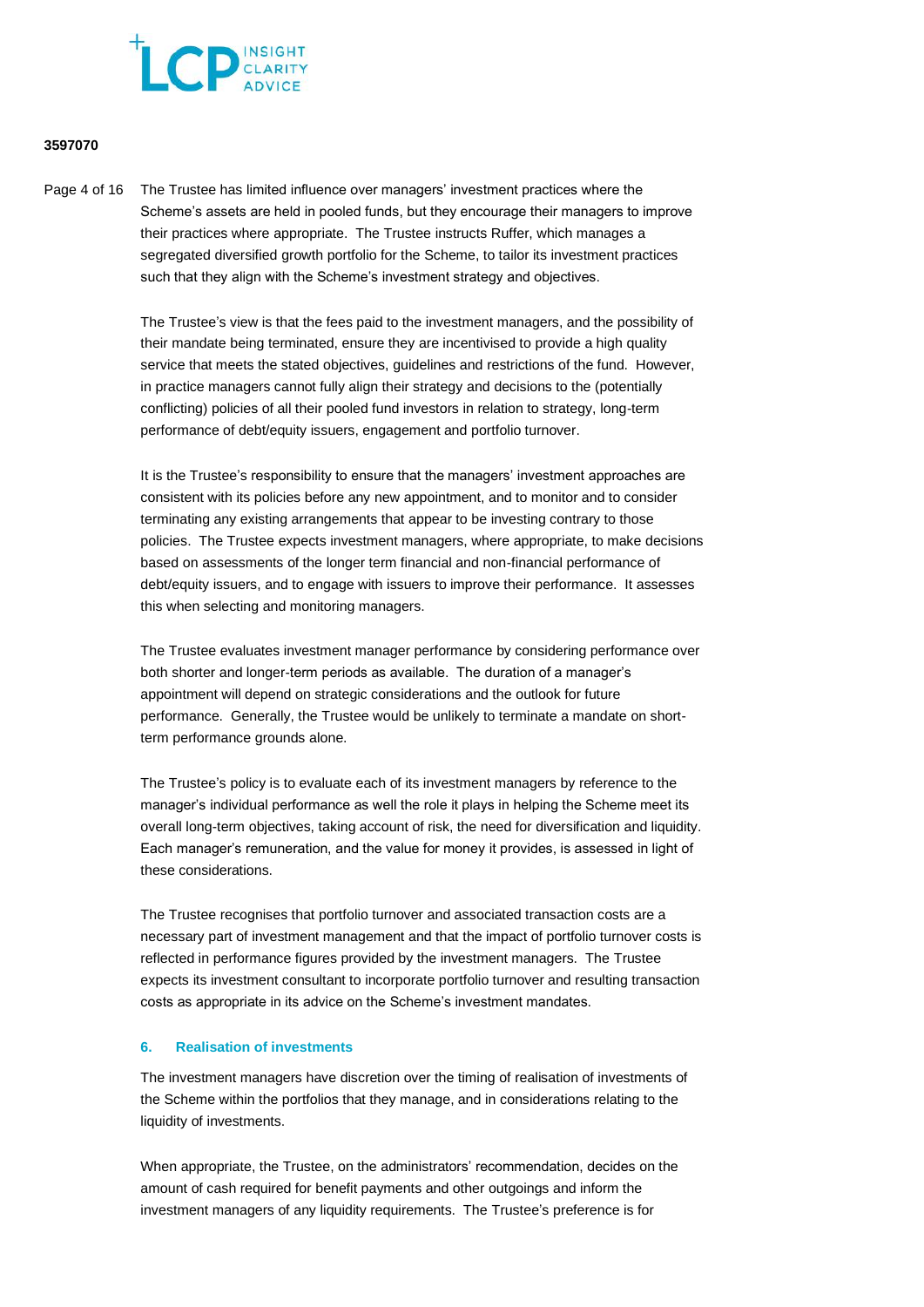

Page 5 of 16 investments that are readily realisable, but recognise that achieving a well-diversified portfolio may mean holding some investments that are less liquid.

> In September 2018 the Trustee agreed a cashflow policy for the Scheme, which was updated in February 2020, whereby the regular pensioner payroll is covered by income distributions from a number of the Scheme's managers, alongside regular monthly disinvestments from the Scheme's assets. Larger cashflow requirements arising from transfer values or tax free cash lump sums for example will be considered separately by the Trustee.

#### **7. Consideration of financially material and non-financial matters**

The Trustee has considered how environmental, social, governance ("ESG") and ethical factors should be taken into account in the selection, retention and realisation of investments since they recognise that these factors can be relevant to investment performance.

The Trustee expects their investment managers to take account of financially material considerations (including climate change and other ESG considerations). The Trustee seeks to appoint managers that have appropriate skills and processes to do this, and from time to time review how their managers are taking account of these issues in practice.

The Trustee has limited influence over managers' investment practices where assets are held in pooled funds, but they encourage their managers to improve their practices where appropriate.

The Trustee does not take into account any non-financial matters (ie matters relating to the ethical and other views of members and beneficiaries, rather than considerations of financial risk and return) in the selection, retention and realisation of investments.

# **8. Voting and engagement**

The Trustee recognises their responsibilities as owners of capital, and believe that good stewardship practices, including monitoring and engaging with investee companies, and exercising voting rights attaching to investments, protect and enhance the long-term value of investments. The Trustee has delegated to their investment managers the exercising of rights attaching to investments, including voting rights, and engagement with issuers of debt and equity and other relevant persons about relevant matters such as performance, strategy, risks and ESG considerations.

The Trustee does not monitor or engage directly with issuers or other holders of debt or equity. They expect the investment managers to exercise ownership rights and undertake monitoring and engagement in line with the managers' general policies on stewardship, as provided to the Trustee from time to time, taking into account the long-term financial interests of the beneficiaries. The Trustee seeks to appoint managers that have strong stewardship policies and processes, reflecting where relevant the recommendations of the UK Stewardship Code issued by the Financial Reporting Council, and from time to time the Trustee reviews how these are implemented in practice.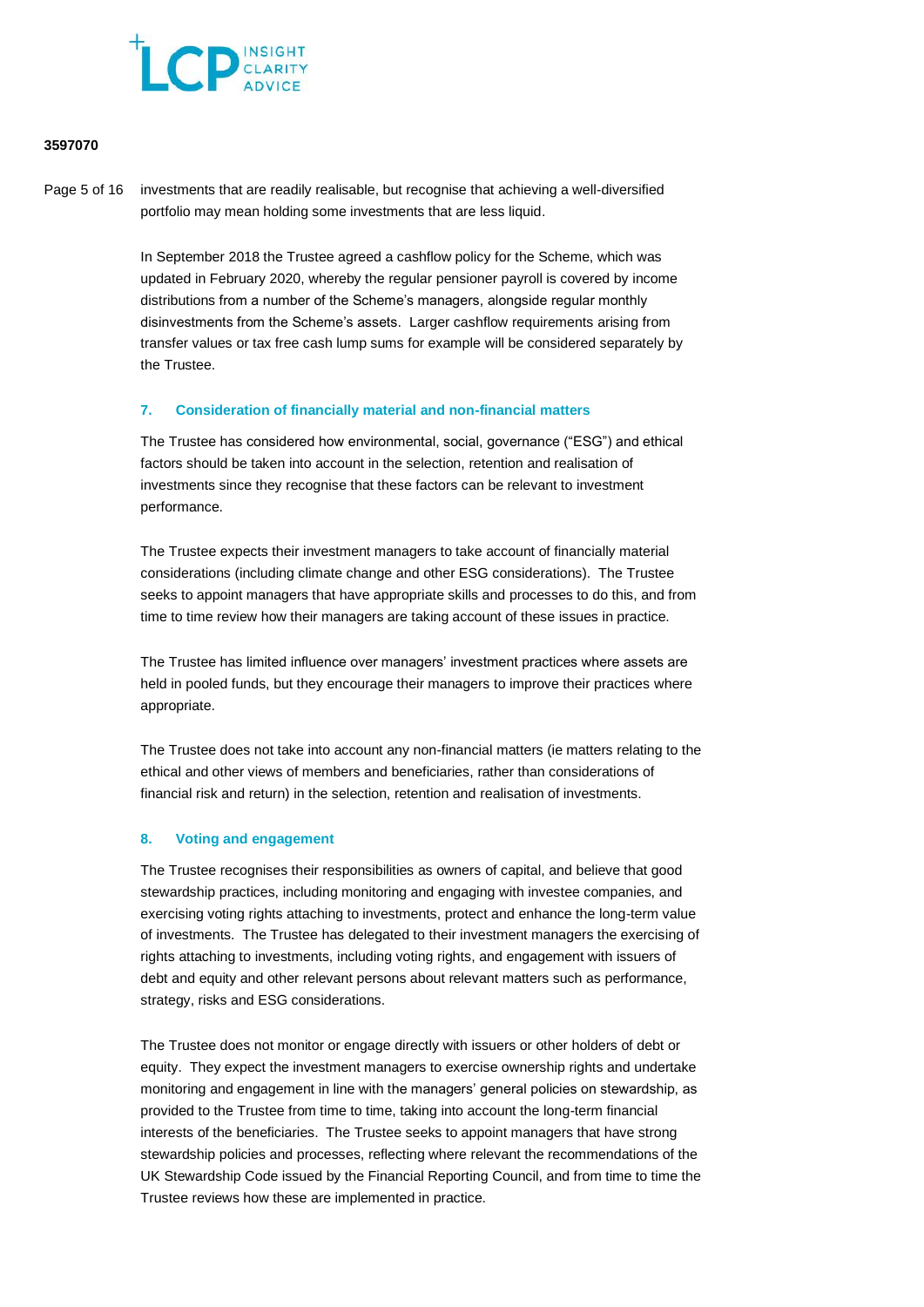

Page 6 of 16 **SIP signed for and on behalf of the Trustee of the MPS Pension Scheme:**

**Signed:**  $\begin{matrix}\nC\varnothing & C\varnothing\n\end{matrix}$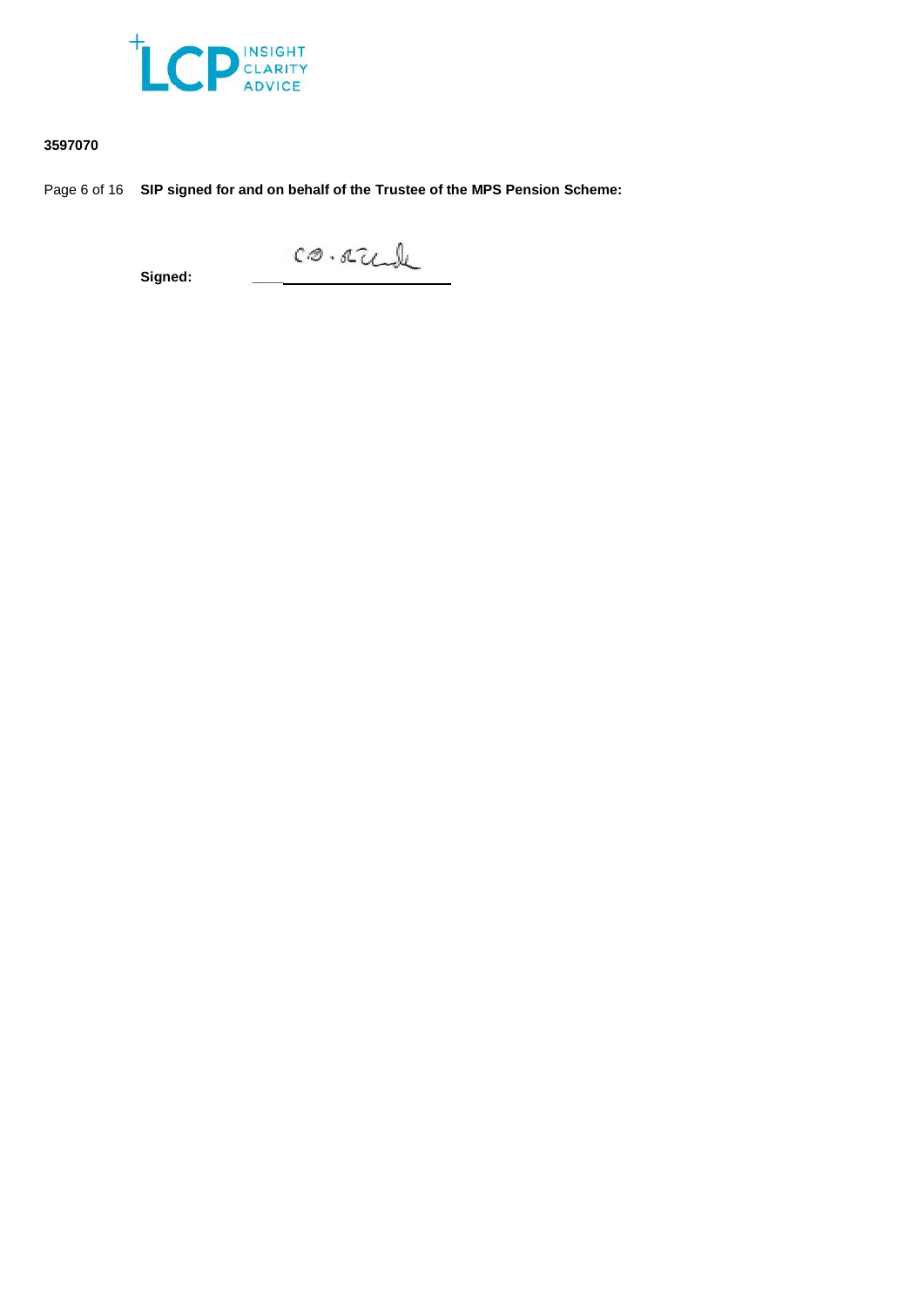

Page 7 of 16

# *Investment governance, responsibilities, decision-making and fees*

**Appendix 1**

The Trustee has decided on the following division of responsibilities and decision-making for the Scheme. This division is based upon the Trustee's understanding of the various legal requirements placed upon them, and their view that the division of responsibility allows for efficient operation and governance of the Scheme overall. The Trustee's investment powers are set out within the Scheme's governing documentation.

#### **Trustee**

In broad terms, the Trustee is responsible in respect of investment matters for:

- setting the investment strategy, in consultation with the employer;
- developing a mutual understanding of investment and risk issues with the employer;
- reviewing the investment policy as part of any review of the investment strategy;
- formulating a policy in relation to financially material considerations, such as those relating to ESG considerations (including but not limited to climate change);
- formulating a policy on taking account of non-financial matters in the selection, retention and realisation of investments;
- setting the policy for rebalancing between asset classes;
- setting a policy on the exercise of rights (including voting rights) and undertaking engagement activities in respect of the investments;
- appointing (and, when necessary, dismissing) investment managers, investment advisers, actuary and other service providers;
- monitoring the exercise of the investment powers that they have delegated to the investment managers and monitoring compliance with Section 36 of the Act;
- communicating with members as appropriate on investment matters;
- putting effective governance arrangements in place and documenting these arrangements in a suitable form;
- reviewing the content of this SIP from time to time and modifying it if deemed appropriate; and
- consulting with the employer when reviewing the SIP.

#### **Investment managers**

In broad terms, the investment managers will be responsible for: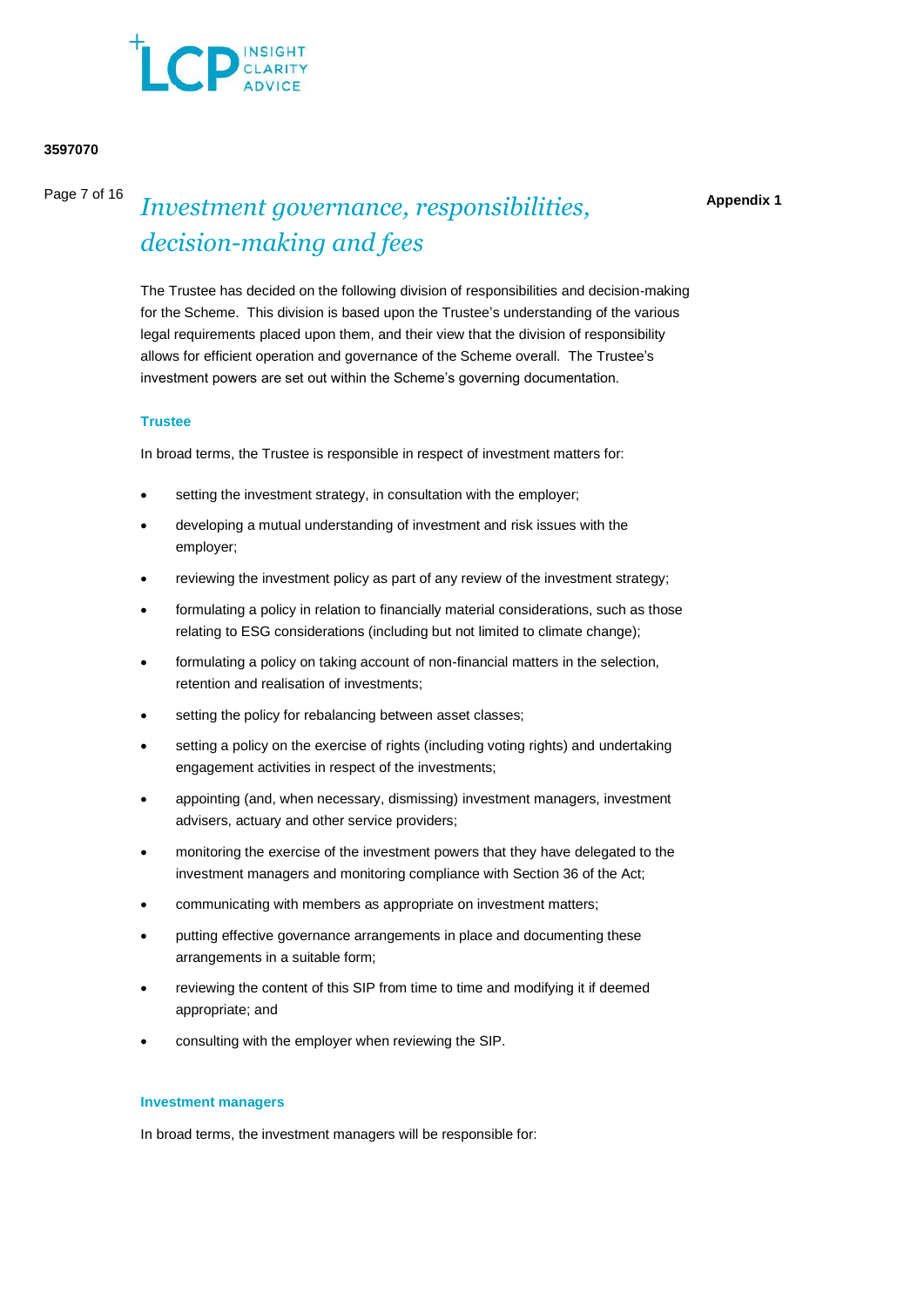# **Appendix 1 (cont)**



### **3597070**

Page 8 of 16

• managing the portfolios of assets according to their stated objectives, and within the guidelines and restrictions set out in their respective investment manager agreements and/or other relevant governing documentation.

- taking account of financially material considerations (including climate change and other ESG considerations) as appropriate when managing the portfolios of assets;
- exercising rights (including voting rights) attaching to investments and undertaking engagement activities in respect of investments;
- providing the Trustee with regular information concerning the management and performance of their respective portfolios; and
- having regard to the provisions of Section 36 of the Act insofar as it is necessary to do so.

The custodians of the portfolios (whether there is a direct relationship between the custodian and the Trustee or not) are responsible for safe keeping of the assets and facilitating all transactions within the portfolios.

# **Investment adviser**

In broad terms, the investment adviser will be responsible, in respect of investment matters, as requested by the Trustee, for:

- advising on how material changes within the Scheme's benefits, membership, and funding position may affect the manner in which the assets should be invested and the asset allocation policy;
- advising on the selection, and review, of the investment managers, incorporating its assessment of the nature, effectiveness and appropriateness of the managers' approaches to financially material considerations (including climate change and other ESG considerations); and
- participating with the Trustee in reviews of this SIP.

# **Fee structures**

The Trustee recognises that the provision of investment management and advisory services to the Scheme results in a range of charges to be met, directly or indirectly, by deduction from the Scheme's assets.

The Trustee has agreed Terms of Business with the Scheme's actuarial and investment advisers, under which work undertaken is charged for by an agreed fixed fee or on a "time-cost" basis.

The investment managers receive fees calculated by reference to the market value of assets under management and also in some cases a performance related fee. The fee rates are believed to be consistent with the managers' general terms for institutional clients and are considered by the Trustee to be reasonable when compared with those of other similar providers.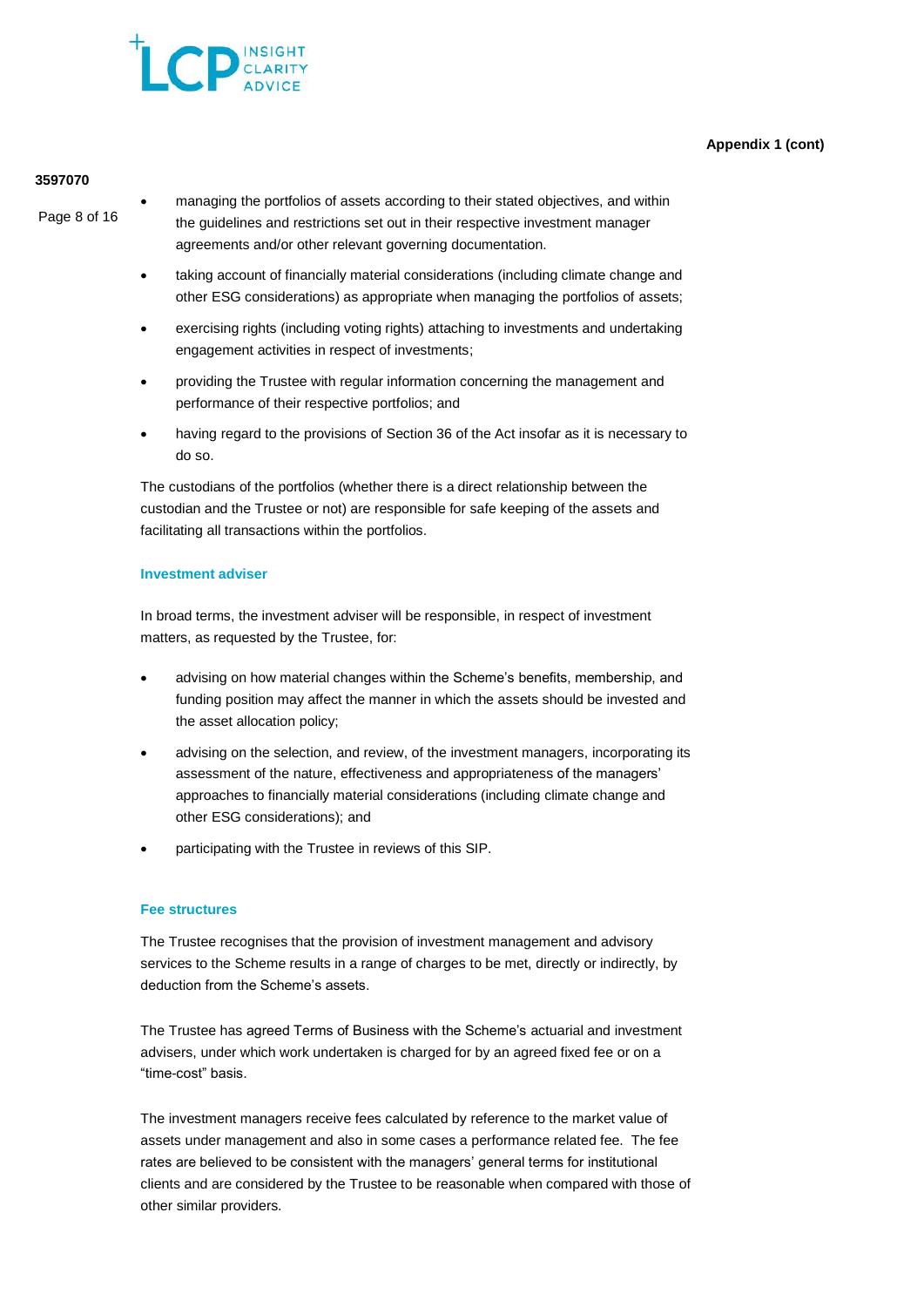

# **Appendix 1 (cont)**

#### **3597070**

Page 9 of 16

The Trustee has appointed a custodian in respect of the Scheme's investments with Insight. The custodian's fees are calculated on a per transaction basis as well as by reference to the market value of assets under custody subject to a minimum fee. The fee rates are believed to be consistent with the custodians' general terms for institutional clients and are considered by the Trustee to be reasonable when compared with those of other similar providers.

The fee structure used in each case has been selected with regard to existing custom and practice, and the Trustee's view as to the most appropriate arrangements for the Scheme. However, the Trustee will consider revising any given structure if and when it is considered appropriate to do so.

#### **Performance assessment**

The Trustee is satisfied, taking into account the external expertise available, that there are sufficient resources to support their investment responsibilities. The Trustee believes that they have sufficient expertise and appropriate training to carry out their role effectively.

It is the Trustee's policy to assess the performance of the Scheme's investments, investment providers and professional advisers from time to time. The Trustee will also periodically assess the effectiveness of their decision-making and investment governance processes and will decide how this may then be reported to members.

#### **Working with the Scheme's employer**

When reviewing matters regarding the Scheme's investment arrangements, such as the SIP, the Trustee seeks to give due consideration to the employer's perspective. While the requirement to consult does not mean that the Trustee needs to reach agreement with the employer, the Trustee believes that better outcomes will generally be achieved if the Trustee and employer work together collaboratively.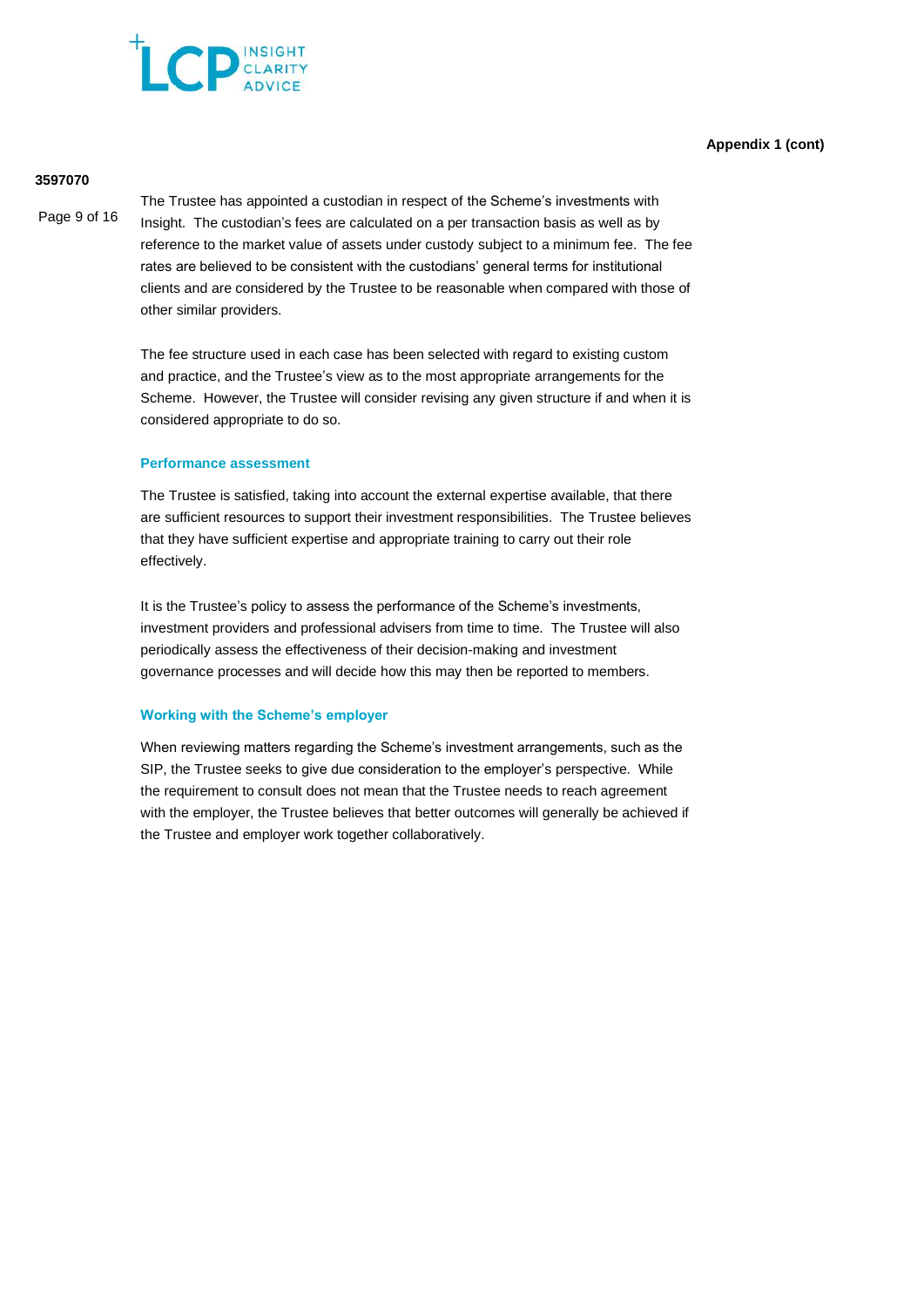

# **Appendix 2**

# Page 10 of 16 *Policy towards risk*

### **1. Risk appetite and risk capacity**

Risk appetite is a measure of how much risk the Trustee is willing to bear within the Scheme in order to meet their investment objectives. Taking more risk is expected to mean that those objectives can be achieved more quickly, but it also means that there is a greater likelihood that the objectives are missed, in the absence of remedial action. Risk capacity is a measure of the extent to which the Trustee can tolerate deviation from their long term objectives before attainment of those objectives is seriously impaired. The Trustee's aim is to strike the right balance between risk appetite and risk capacity.

When assessing the risk appetite and risk capacity, the Trustee considered a range of qualitative and quantitative factors, including:

- the strength of the employer's covenant and how this may change in the near/medium future;
- the agreed employer contributions;
- the Scheme's long-term and shorter-term funding targets;
- the Scheme's liability profile, its interest rate and inflation sensitivities, and the extent to which these are hedged;
- the Scheme's cash flow and target return requirements; and
- the level of expected return and expected level of risk (as measured by Value at Risk ("VaR")), now and as the strategy evolves.

Following completion of the final stage of de-risking at the end of 2019, the Scheme's three year 95% Value at Risk was £27.9m (as at 31 December 2019). Three year 95% Value at Risk means that there is a 1 in 20 chance that the Scheme's funding position will worsen by these amounts or more, compared to the expected position, over a three year period.

When deciding on the de-risking investment strategy, the Trustee believed the target level of risk to be appropriate given the Trustee's and employer's risk appetite and capacity, given the Scheme's objectives.

#### **2. Approach to managing and monitoring investment risks**

The Trustee considers that there are a number of different types of investment risk that are important to manage and monitor. These include, but are not limited to:

# **2.1. Strategic risk**

This is the risk that the performance of the Scheme's assets and liabilities diverges in certain financial and economic conditions. This risk has been taken into account in the Trustee's investment strategy review, and will be monitored by the Trustee on a regular basis.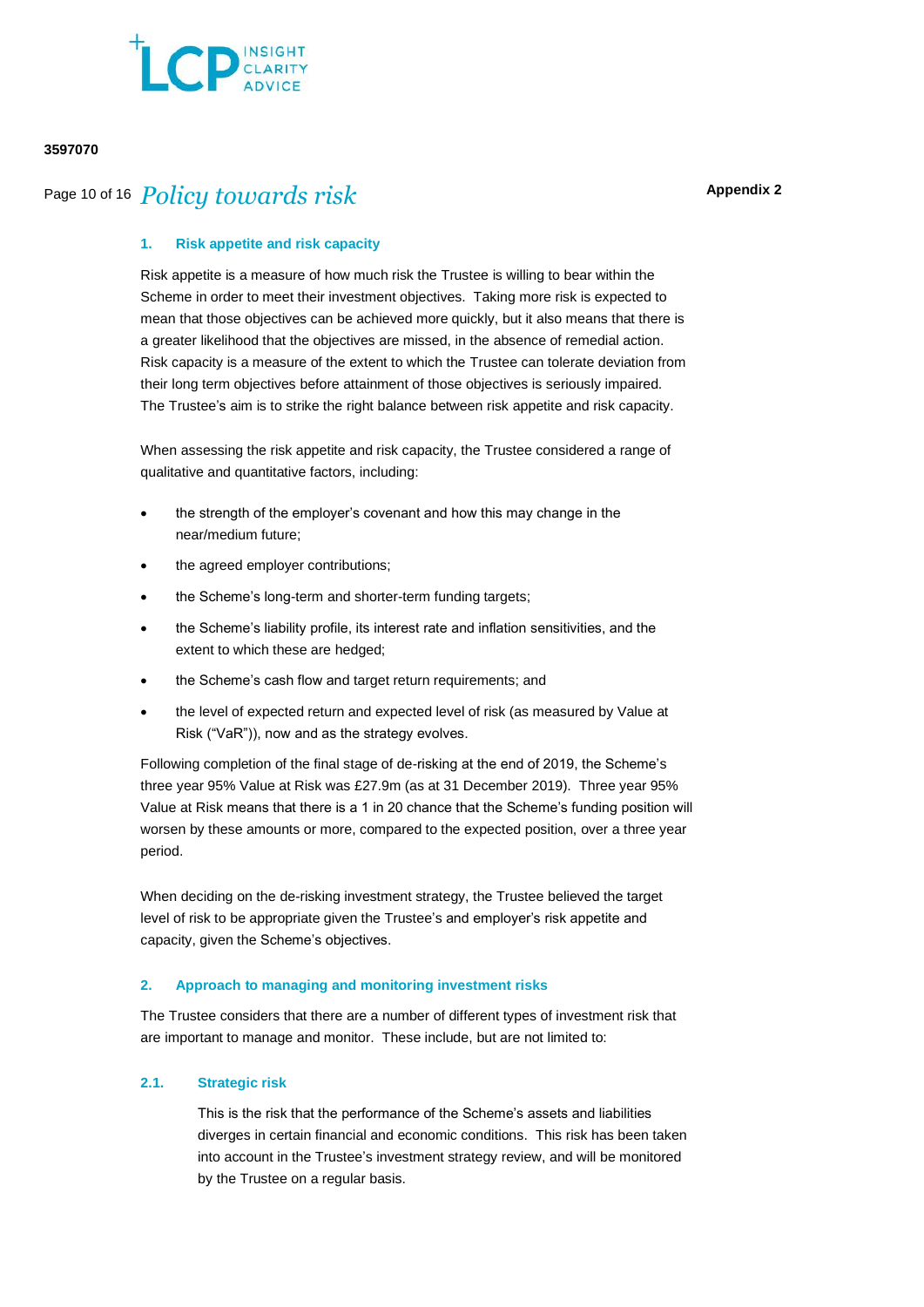

Page 11 of 16 The Trustee will review the Scheme's investment strategy at least every three years in light of the various risks faced by the Scheme.

# **2.2. Risk of inadequate returns**

A key objective of the Trustee is that, over the long-term, the Scheme should generate its target return so that it has adequate assets to meet its liabilities as they fall due. The Trustee therefore invests the assets of the Scheme to produce a sufficient long-term return in excess of the liabilities. There is also a risk that the performance of the Scheme's assets and liabilities diverges in certain financial and economic conditions in the short term. This risk has been taken into account in setting the investment strategy and is monitored by the Trustee on a regular basis.

#### **2.3. Risk from lack of diversification**

This is the risk that failure of a particular investment, or the general poor performance of a given investment type, could materially adversely affect the Scheme's assets. The Trustee believes that the Scheme's assets are adequately diversified between different asset classes and within each asset class. This was a key consideration when determining the Scheme's investment arrangements and is monitored by the Trustee on a regular basis.

#### **2.4. Investment manager risk**

This is the risk that an investment manager fails to meet its investment objectives. Prior to appointing an investment manager, the Trustee receives written advice from a suitably qualified individual and will typically undertake an investment manager selection exercise. The Trustee monitors the investment managers on a regular basis to ensure they remain appropriate for their selected mandates.

#### **2.5. Liquidity/marketability risk**

This is the risk that the Scheme is unable to realise assets to meet benefit cash flows as they fall due, or that the Scheme will become a forced seller of assets in order to meet benefit payments. The Trustee is aware of the Scheme's cash flow requirements and believe that this risk is managed by maintaining an appropriate degree of liquidity across the Scheme's investments and by investing in income generating assets, where appropriate.

### **2.6. Environmental, social and governance (ESG) risks**

Environmental, social and corporate governance (ESG) factors are sources of risk to the Scheme's investments, some of which could be financially significant, over both the short and longer term. These potentially include risks relating to factors such as climate change, unsustainable business practices, and unsound corporate governance. The Trustee seeks to appoint investment managers who will manage these risks appropriately on their behalf and from time to time reviews how these risks are being managed in practice.

# **3597070 Appendix 2 (cont)**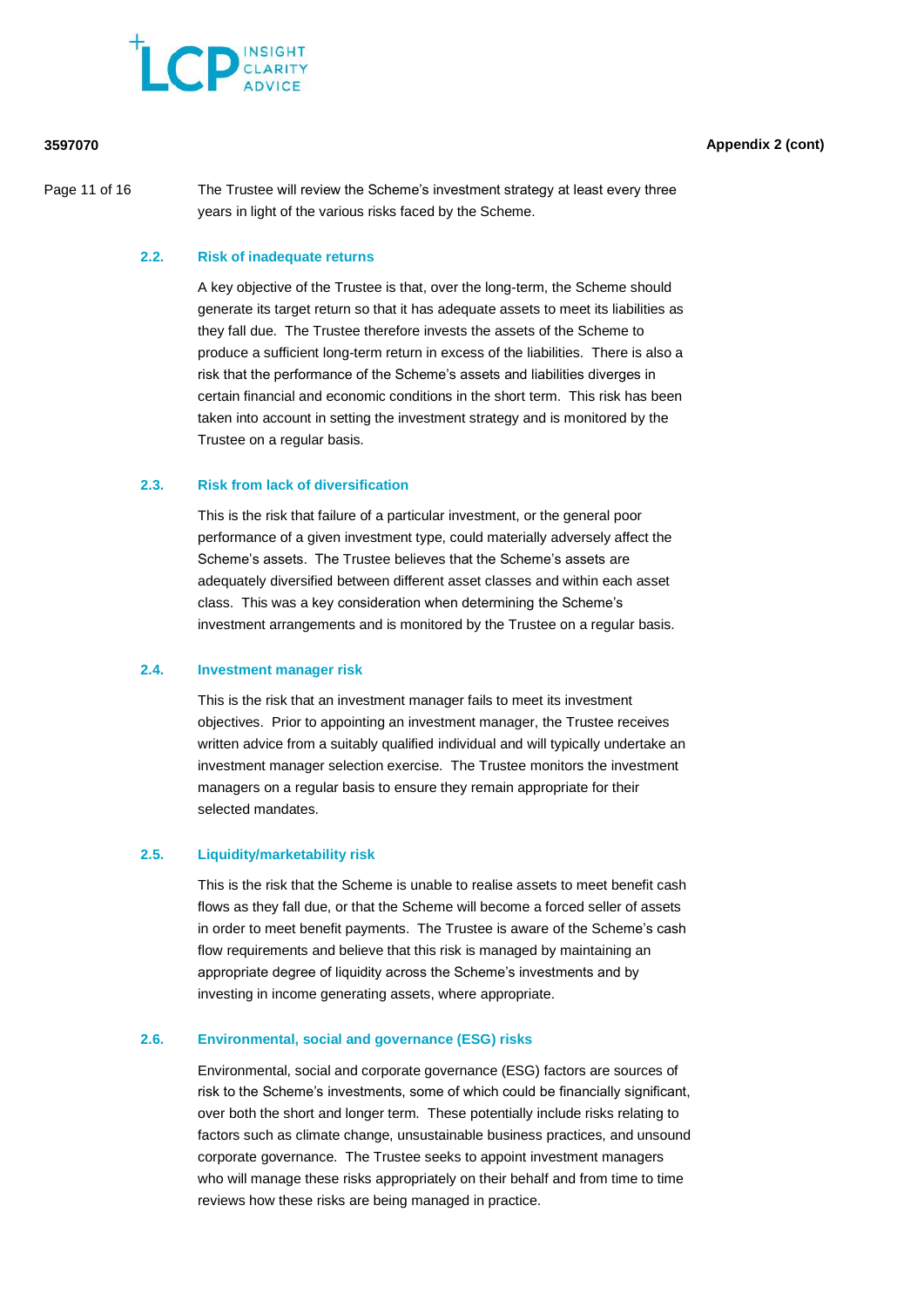

#### Page 12 of 16 **2.7. Collateral adequacy risk**

The Scheme is invested in leveraged Liability Driven Investment ("LDI") arrangements to provide protection ("hedging") against adverse changes in interest rates and inflation expectations. The LDI manager may from time to time call for additional cash to be paid to the LDI portfolio in order to support a given level of leverage. Collateral adequacy risk is the risk that the Trustee when requested to do so will not be able to post additional cash to the LDI fund within the required timeframe. A potential consequence of this risk is that the Scheme's interest rate and inflation hedging could be reduced and that the Scheme's funding level could suffer subsequently as a result. In order to manage this risk, the Trustee ensures that the Scheme has a sufficient allocation to cash and other highly liquid assets which can be readily realised, so that cash can be posted to the LDI manager at short notice.

#### **2.8. Credit risk**

This is the risk that one party to a financial instrument will cause a financial loss for the other party by failing to discharge an obligation.

The Scheme is subject to credit risk because it invests in bonds via pooled funds. The Trustee manages the Scheme's exposure to credit risk by only investing in pooled funds that have a diversified exposure to different credit issuers, and only invests in bonds that are classified as "investment grade".

#### **2.9. Currency risk**

Whilst the majority of the currency exposure of the Scheme's assets is to Sterling, the Scheme is subject to currency risk because some of the Scheme's investments are held in overseas markets. The Trustee considers the overseas currency exposure in the context of the overall investment strategy, and believes that the currency exposure that exists diversifies the strategy and is appropriate. Furthermore, the Trustee manages the amount of currency risk by investing in pooled funds that hedge currency exposure or implement separate currency hedging arrangements.

The Trustee currently hedges around 50% of the Scheme's overseas developed market equity exposure to foreign currencies back to Sterling.

# **2.10. Interest rate and inflation risk**

The Scheme's assets are subject to interest rate and inflation risk because some of the Scheme's assets are held in bonds/interest rate swaps, via pooled funds. However, the interest rate and inflation exposure of the Scheme's assets hedges part of the corresponding risks associated with the Scheme's liabilities.

The Trustee considers interest rate, inflation and overseas currency risks to be generally unrewarded investment risks.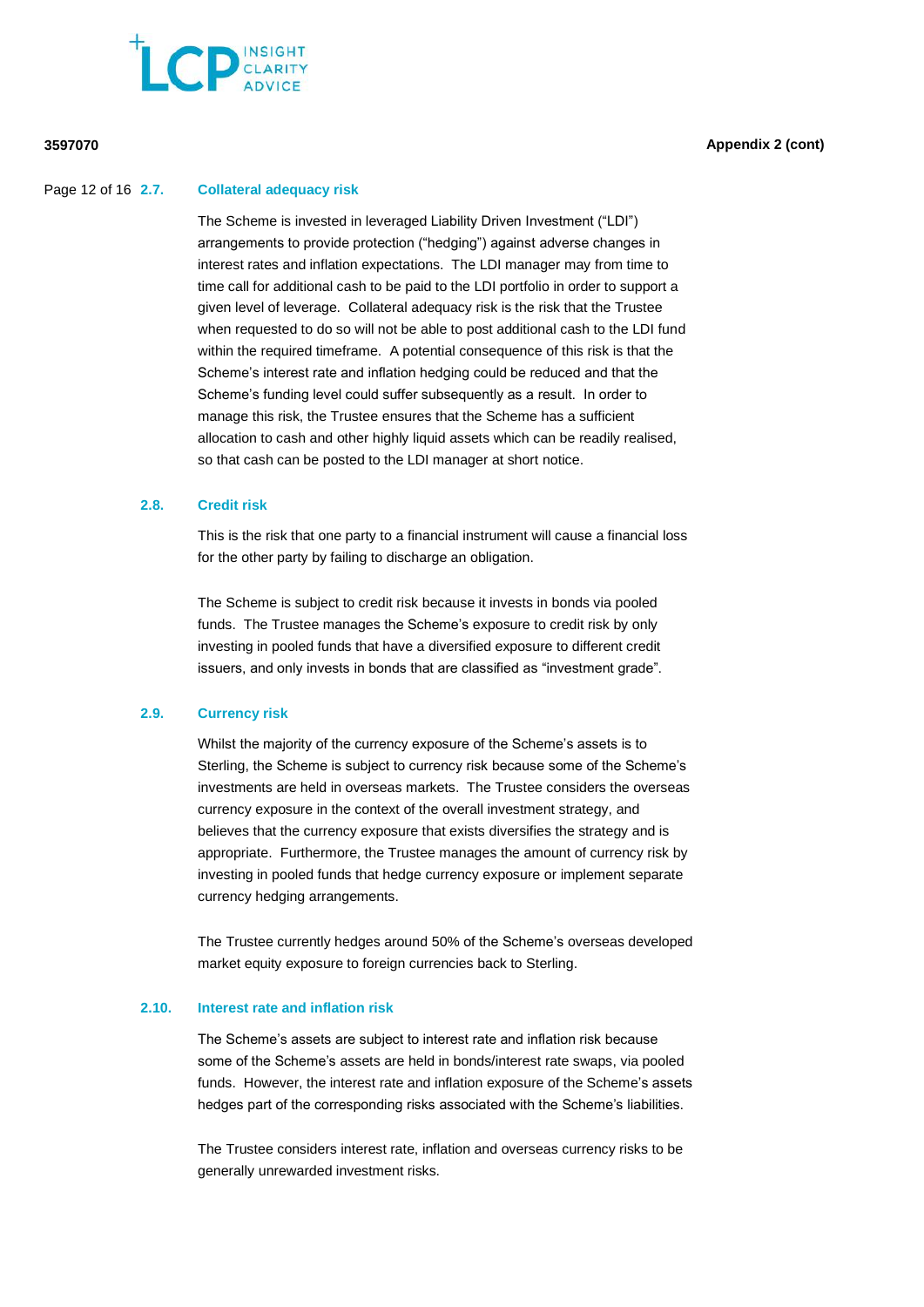

Page 13 of 16 As a result, the Trustee aims to hedge around 90% of the Scheme's exposure to interest rate and inflation risk measured on a technical provisions basis by investing in a mixture of bonds as well as leveraged LDI arrangements managed by Insight.

> The net effect of the Trustee's approach to interest and inflation risk will be to reduce the volatility of the funding level, and so the Trustee believes that it is appropriate to manage exposures to these risks in this manner and to review them on a regular basis.

#### **2.11. Other non-investment risks**

The Trustee recognises that there are other, non-investment, risks faced by the Scheme, and takes these into consideration as far as practical in setting the Scheme's investment arrangements as part of their assessment of the other aspects of the Scheme's Integrated Risk Management framework.

Examples include:

- longevity risk (the risk that members live, on average, longer than expected); and
- sponsor covenant risk (the risk that, for whatever reason, the sponsoring employer is unable to support the Scheme as anticipated).

Together, the investment and non-investment risks give rise generally to funding risk. This is the risk that the Scheme's funding position falls below what is considered an appropriate level. The Trustee regularly reviews progress towards the Scheme's funding target, both in the longer-term as well as against short-term milestones, comparing the actual versus the expected funding level.

By understanding, considering and monitoring the key risks that contribute to funding risk, the Trustee believes that they have appropriately addressed and are positioned to manage this general risk.

## **3597070 Appendix 2 (cont)**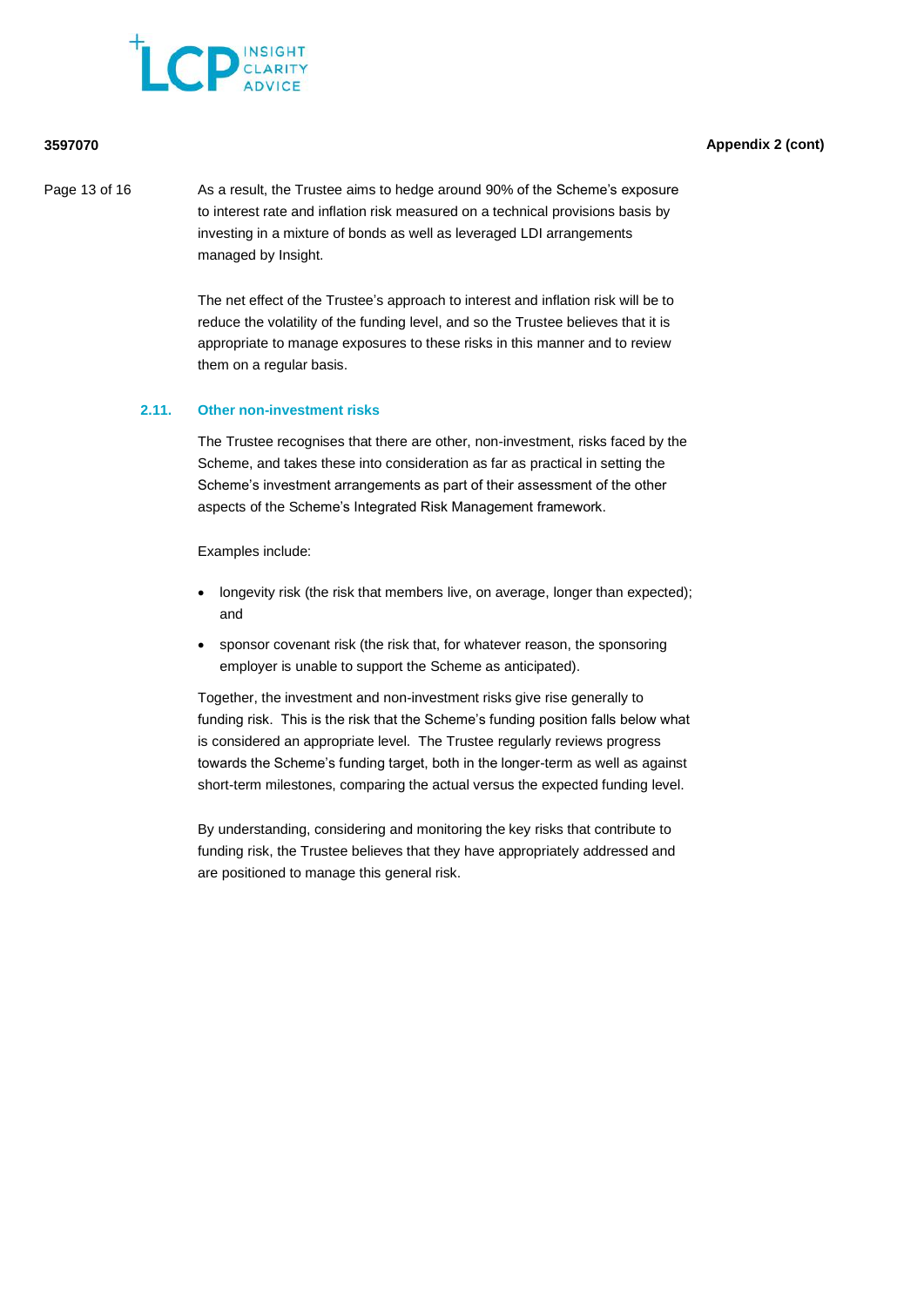bility partnership registered in England and Wales with registered number OC301436. LCP is<br>CLARITY M No 2315442) and in the EU (Regd. TM No 002935583). All partners are members of Lane Clark & Peacock LLP. A DVICE<br>Is available for inspection at 95 Wigmore Street, London, W1U 1DQ, the firm's principal place of business and registered office. The firm is regulated by the Institute and Faculty of Actuaries in respect of a range of investment business activities.<br>Locations in London, Winchester, Ireland and - operating under licence - the Nethe

# **<sup>3597070</sup>** *Investment manager arrangements*

#### Page 14 of 16

Details of the investment managers, their objectives, and investment guidelines and custody arrangements are set out below.

### **1. Blackrock**

The Scheme invests in UK, global and emerging market equities through pooled funds detailed below. BNY Mellon is responsible for custody of the assets for the following Blackrock funds in which the Scheme is invested. The Trustee does not have a direct relationship with the custodian.

# **1.1. UK equities**

The Scheme invests in UK equities through the pooled Aquila Life UK Equity Index Fund. The objective of this fund is to achieve a return that is consistent with the return of the FTSE All-Share Index. The expected tracking error of the fund is 0.2%pa. The fund is priced daily, open ended and is unlisted.

### **1.2. Emerging market equities**

The Scheme invests in emerging market equities through the pooled iShares Emerging Markets Index Fund. The objective of this fund is to achieve a return in line with the MSCI Global Emerging Markets Index. The expected tracking error of the fund is 1.0%pa. The fund is priced daily, open ended and is unlisted.

# **1.3. Global equities (hedged)**

The Scheme invests in currency hedged global equities through the pooled Aquila Life Currency Hedged World ex UK Equity Fund. The objective of this fund is to achieve a return in line with the currency hedged FTSE All-World Developed ex-UK Index. The expected tracking error of the fund is 0.3%pa. The fund is priced daily, open ended and is unlisted.

# **1.4. Global equities (unhedged)**

The Scheme invests in global equities through the pooled fund called the Aquila Life World (ex UK) Equity Index Fund. The objective of this fund is to achieve a return in line with the FTSE All-World Developed ex-UK Index. The expected tracking error of the fund is 0.3%pa. The fund is priced daily, open ended and is unlisted.

# **2. Baillie Gifford – diversified growth fund**

The Scheme invests in the Baillie Gifford Diversified Growth Fund. The objective of this fund is to outperform the UK Bank of England base rate by at least 3.5% per annum (net

**Appendix 3**

Lane Clark & Peacock LLP is a limited liability partnership registered in England and Wales with registered number OC301436. LCP is a registered trademark in the UK (Regd. TM No 2315442) and in the EU (Regd. TM No 002935583). All partners are members of Lane Clark & Peacock LLP.

A list of members' names is available for inspection at 95 Wigmore Street, London, W1U 1DQ, the firm's principal place of business and registered office. The firm is regulated by the Institute and Faculty of Actuaries in respect of a range of investment business activities. Locations in London, Winchester, Ireland and - operating under licence - the Netherlands.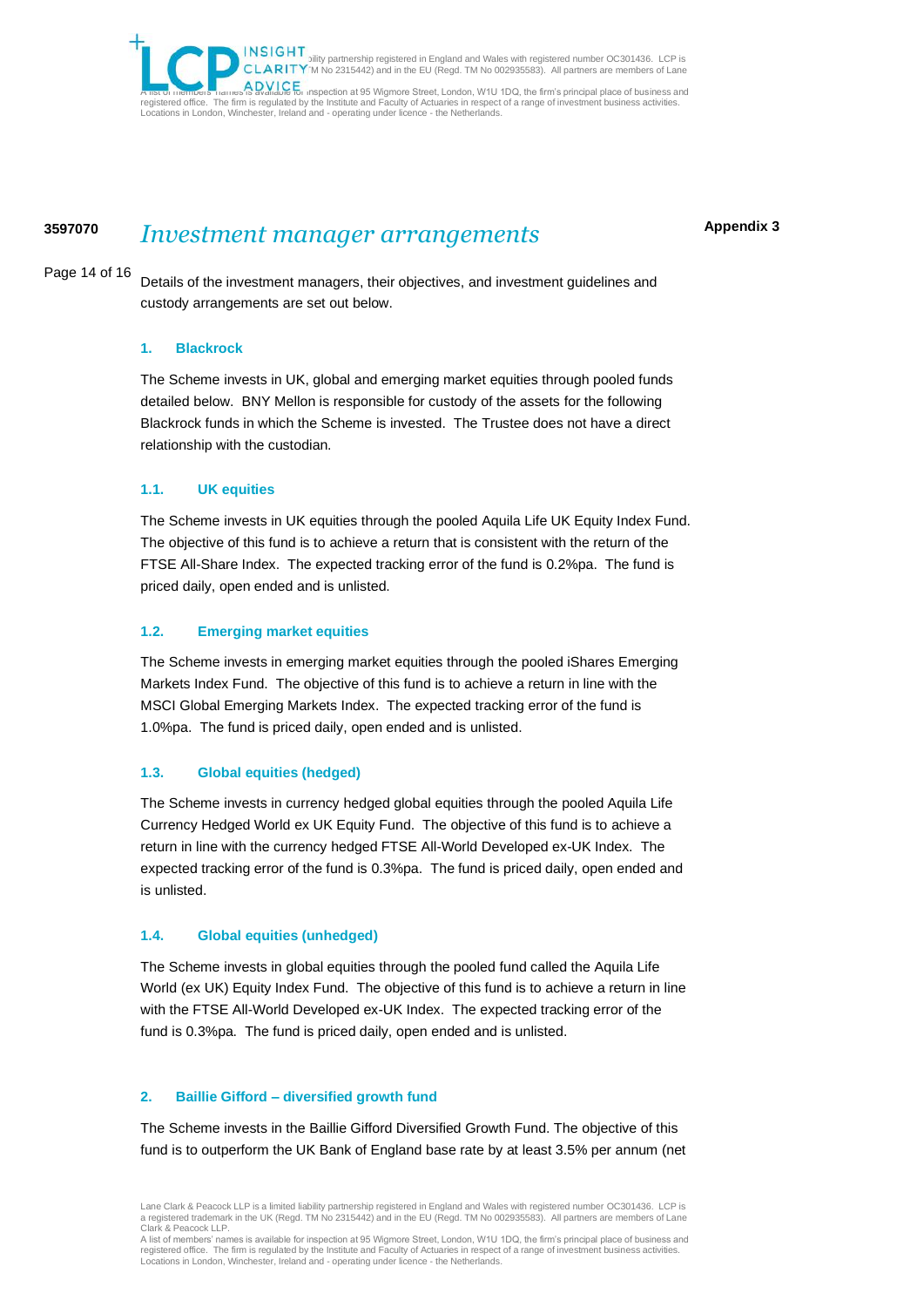# **Appendix 3 (cont)**



**3597070** of fees) over rolling five-year periods, with an annualised volatility of less than 10%. The fund is priced daily, open ended and is unlisted.

Page 15 of 16

BNY Mellon is responsible for custody of the fund's assets. The Trustee does not have a direct relationship with the custodian.

# **3. Ruffer – DGF**

The Scheme invests in a segregated diversified growth portfolio with Ruffer. Ruffer has complete discretion to invest across a full range of investments including equities and bonds, as well as underlying collective funds (managed by Ruffer) as they deem appropriate. In doing this, Ruffer will aim to keep the portfolio well diversified and suitably liquid in a manner consistent with the objectives for the Scheme's mandate.

Ruffer's overall objective is to:

- preserve the Scheme's capital over rolling twelve month periods; and
- to grow the Scheme's assets at a higher rate (after fees) than could reasonably be expected from the alternative of depositing the cash value of the Scheme's assets in a reputable UK bank

Ruffer has delegated all custody functions to RBC investor Services. The Trustee does not have a direct relationship with the custodian.

# **4. Insight**

The Trustee has appointed Insight to manage the Scheme's liability matching assets, which include:

- an allocation to dynamic LDI funds represented by units in Insight's range of Enhanced Selection Funds which can hold a mixture of cash, gilts and swaps;
- an allocation to two of Insight's liquidity funds: the Liquidity Fund and the Liquidity Plus Fund; and
- an allocation to two of Insight's absolute return bond funds: the Bond Plus Fund and the LIBOR Plus Fund.

All funds are daily dealt.

Northern Trust is responsible for custody of the fund's assets of the fund. The Trustee does have a direct relationship with the custodian.

# **4.1. LDI**

Insight has used liability cash flows provided by the Scheme Actuary to set an appropriate benchmark (as defined in the Insight Investment Management Agreement)